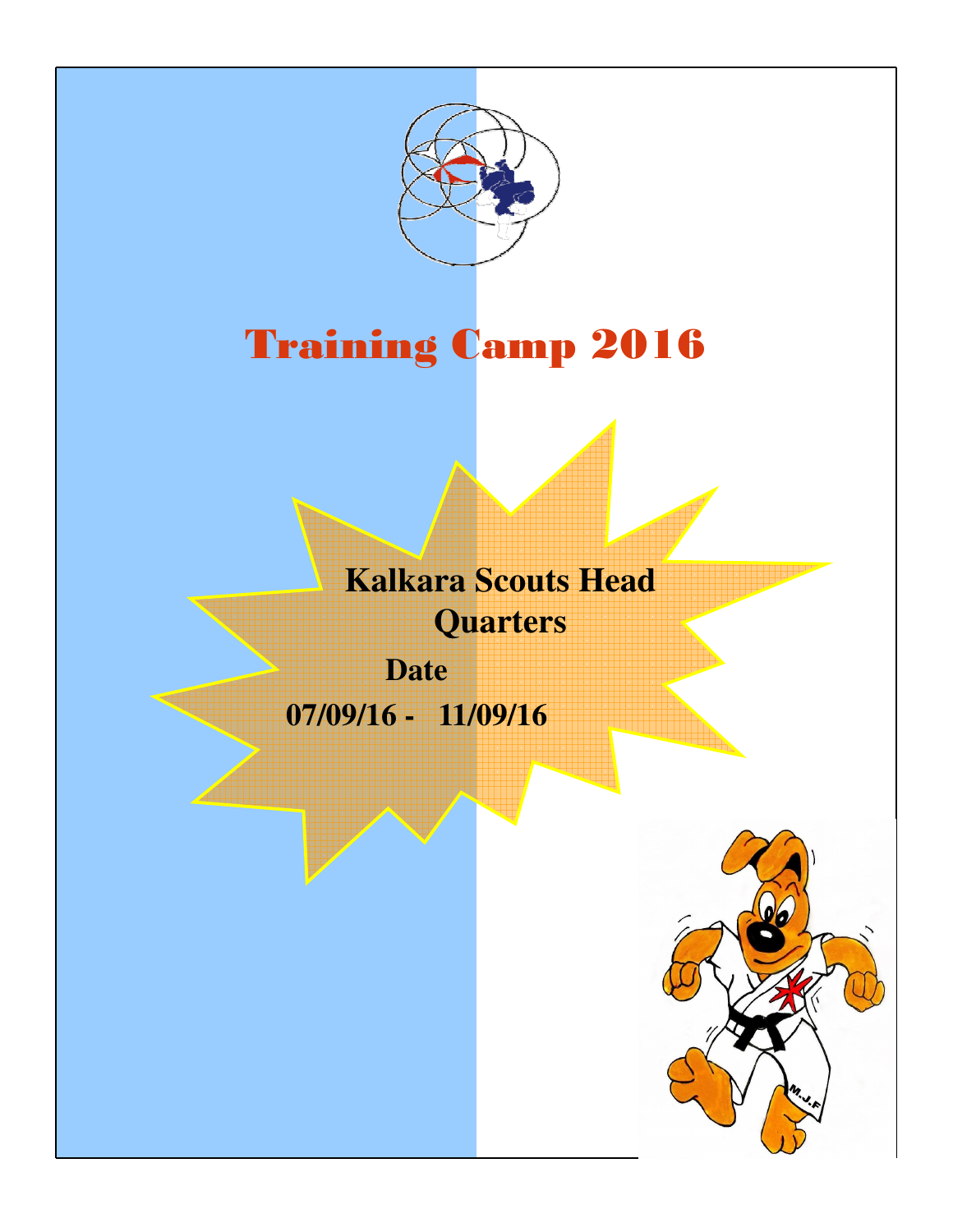

### Thursday 8th September 2016

- 16:00hrs Meeting @ Kalkara Scouts Head Quarters Gate
- 16:30hrs Opening of Training Camp
- 17:00 hrs Training Session
- 19:00 hrs Showers
- 20:00 hrs Dinner
- 21:30 hrs Hike
- 23:30 hrs Lights Out

### Friday 9th September 2016

- 07:00 hrs Wake up Call
- 07:30hrs Physical / Jogging Session
- 09:00hrs Breakfast
- 10:00hrs Swimming
- 12:30hrs Lunch
- 13:30hrs Free Time

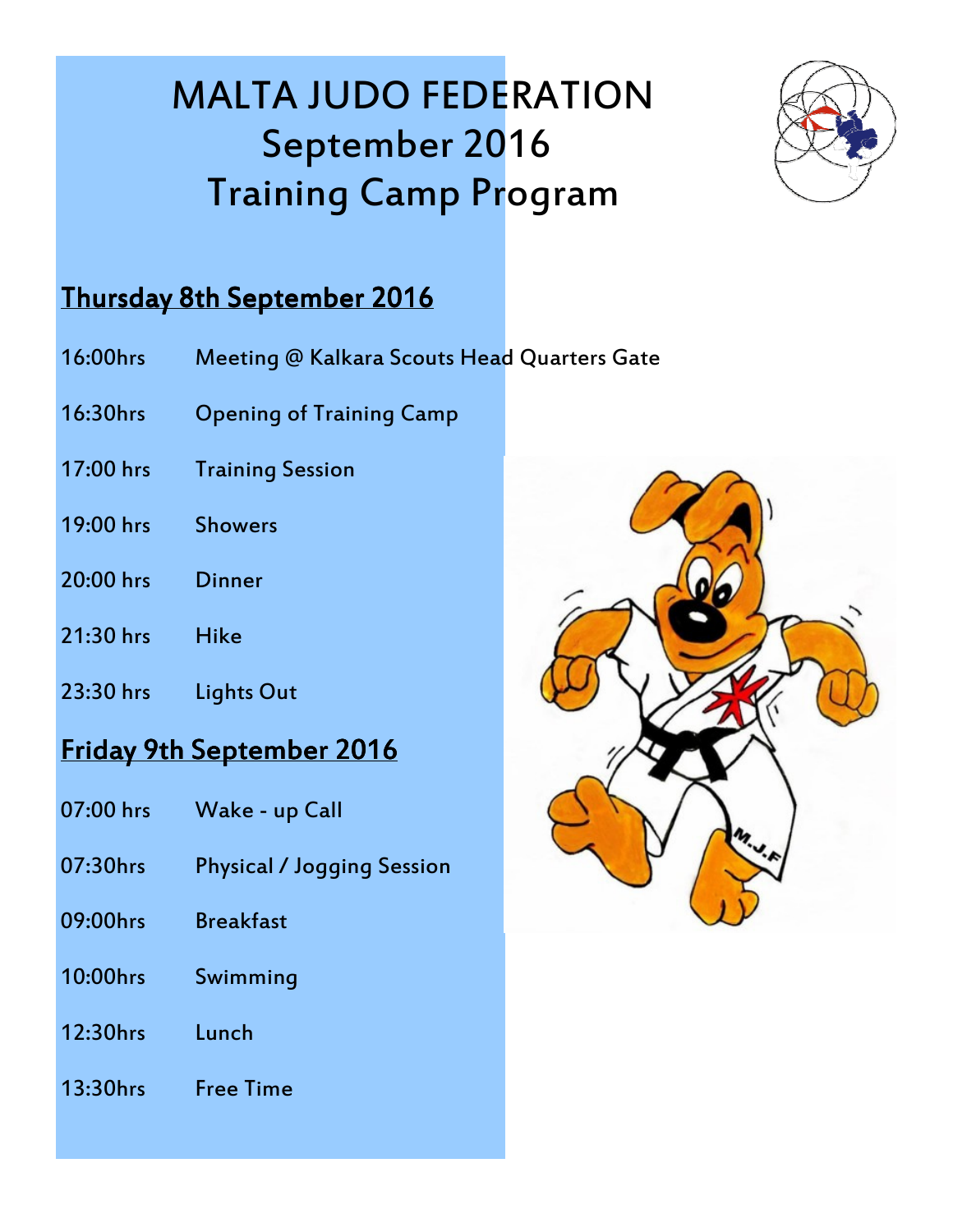

- 14:30hrs Training Session
- 17:00hrs Meeting Parents and Friends
- 18:00hrs Randoris / Show for Parents and Friends
- 20:00hrs Bar-B-Que for everyone (Presenting Grading Certificates)
- 23:30 hrs Lights out.

### Saturday 10th September 2016

- 07:00 hrs Wake up Call
- 07:30hrs Physical / Jogging Session
- 09:00hrs Breakfast
- 10:00hrs Swimming
- 12:30hrs Lunch
- 17:00hrs Meeting Parents and Friends
- 18:00hrs Randoris / Show for Parents and **Friends**



20:00hrs Bar-B-Que for everyone (Presenting Grading Certificates)

23:30 hrs Lights out.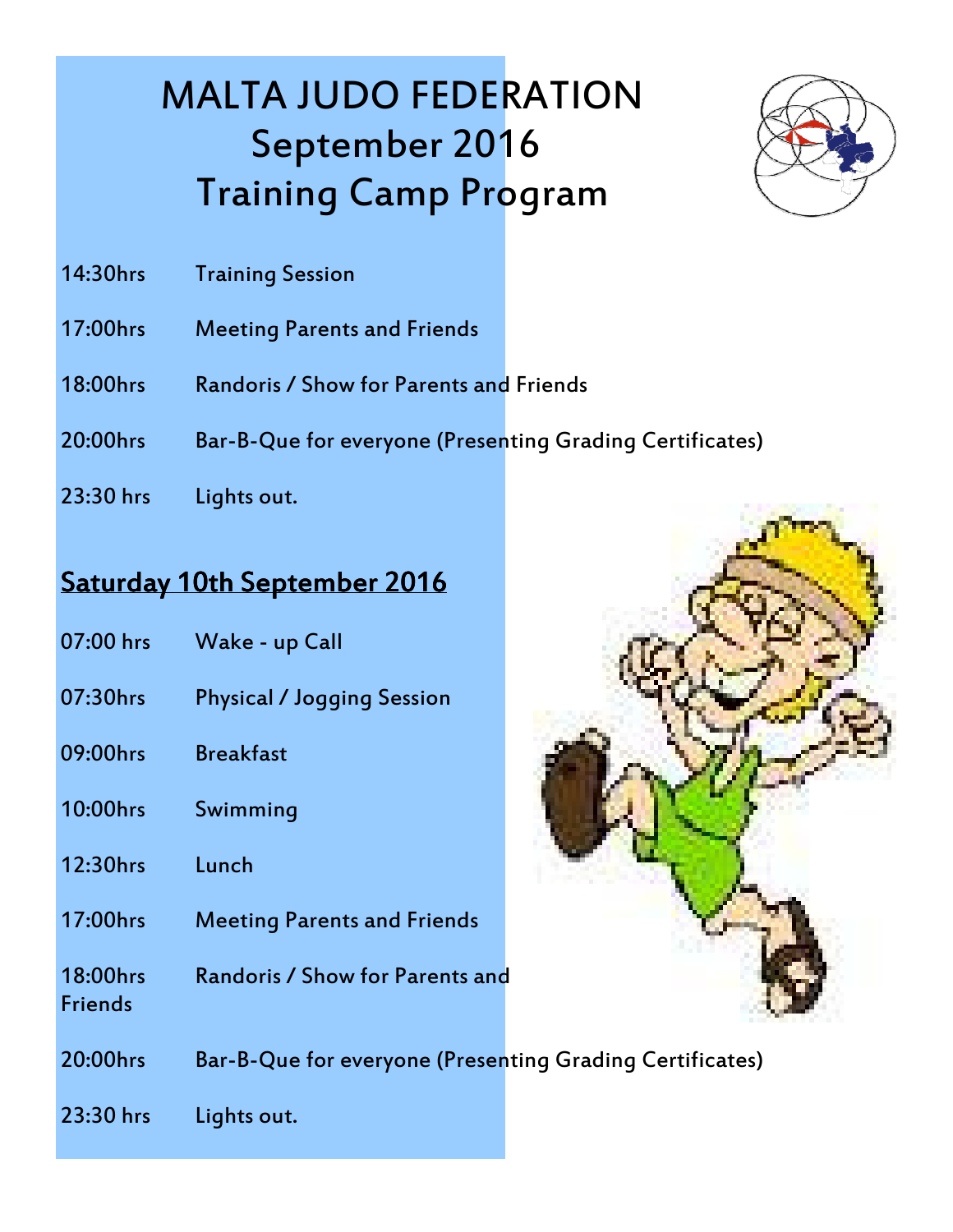

### Sunday 11th September 2016

- 07:00 hrs Wake up Call
- 07:30hrs Physical / Jogging Session
- 09:00hrs Breakfast
- 10:00hrs Swimming
- 12:00hrs End of Training Camp

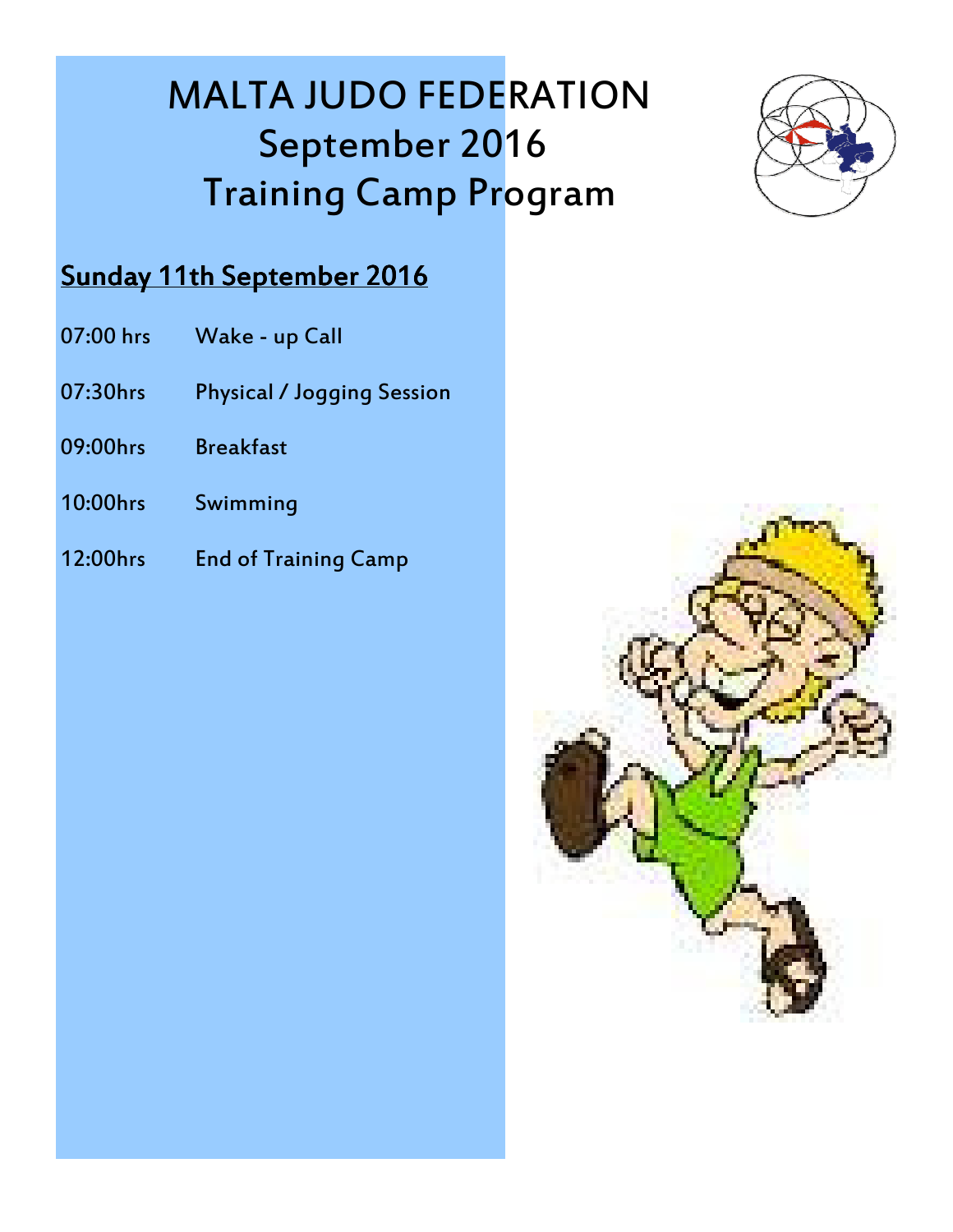

#### Age: Over 8

 Under 8 can come @ 7:00hrs and picked up @ 23:00hrs. They can only sleep @ the Scouts Head Quarters with parent or guardian.

#### Prices : Adults : E60.00 (including Bar-B -Q)

 Adults not sleeping @ Scouts Head Quarters : €10.00 a day, meal and showers Included (Bar-B-Q not included)

 Children from 8years to 14years : E45.00 (including Bar-B-Q) Children under 8Years sleeping with Parents : E25.00 Children not sleeping @ Scouts Head Quarters : E5.00 a day, meal and showers Included (Bar-B-Q not included)

Bar-B-Que: Adults : E15.00 (chicken / Fish / Beef + Potato Salad + Rice Salad + Glass of Wine + Desert + Coffee) Children (+8) : E10.00 (Beef Burgers + Sausages + Potato Salad +Rice Salad + Glass of Soft drink or Juice + Desert) Children (-8) : E6.00 (Beef Burgers + Sausages + Potato Salad +Rice Salad + Glass of Soft drink or Juice + Desert)

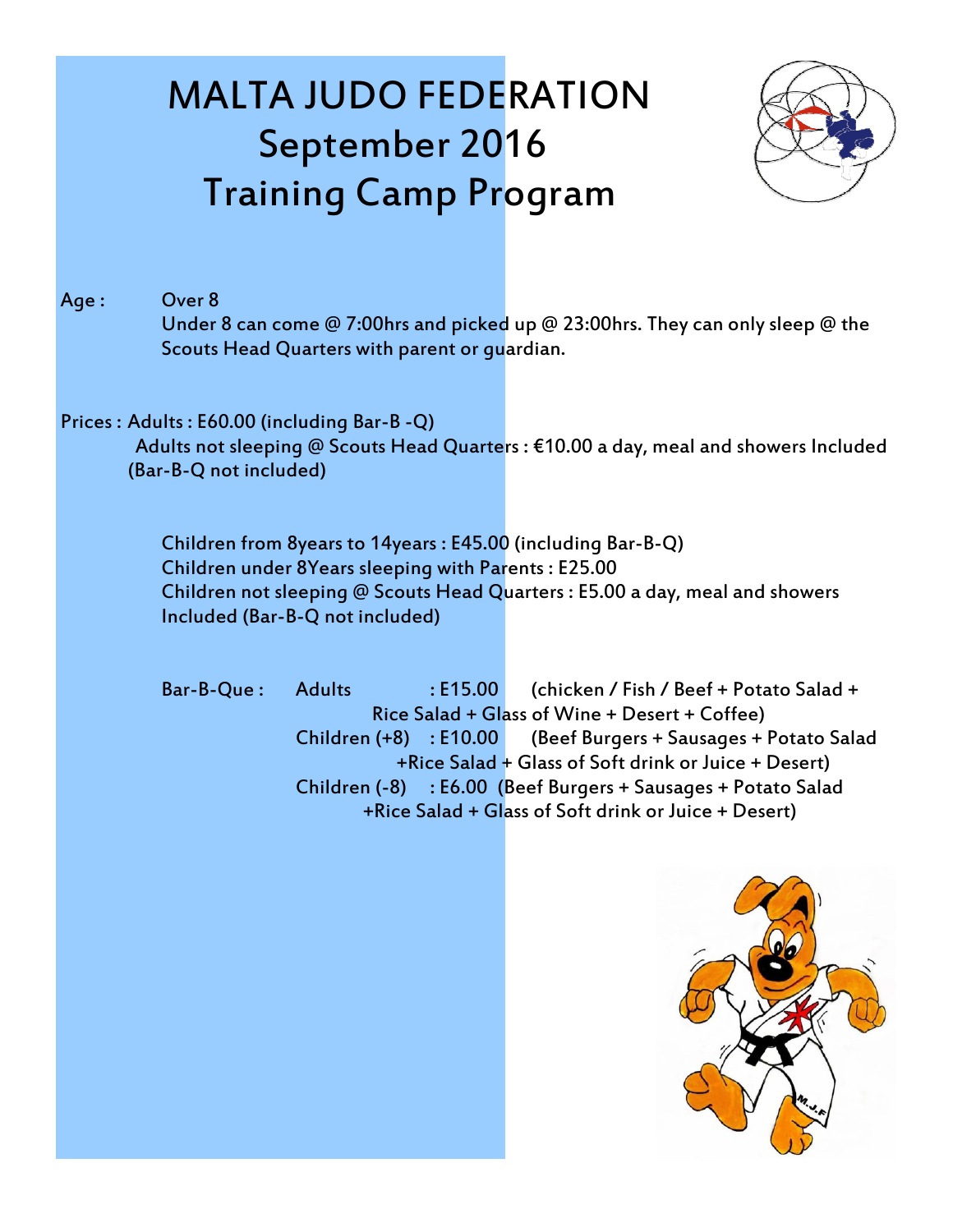| <b>MALTA JUDO FEDERATION</b>                                                                                                                                                                                                                     |
|--------------------------------------------------------------------------------------------------------------------------------------------------------------------------------------------------------------------------------------------------|
| September 2008 Training Camp Program<br><b>Sleeping in Tents</b>                                                                                                                                                                                 |
| Surname:<br>Name:                                                                                                                                                                                                                                |
| Address:                                                                                                                                                                                                                                         |
|                                                                                                                                                                                                                                                  |
| <b>Home Number:</b><br>Mobile:                                                                                                                                                                                                                   |
| D.O.B:<br>Sex:<br>Grade : The contract of the contract of the contract of the contract of the contract of the contract of the contract of the contract of the contract of the contract of the contract of the contract of the contract of the co |
|                                                                                                                                                                                                                                                  |
| Please tick or write down number of people coming<br><b>Training Camp:</b><br>for the following event:                                                                                                                                           |
| <b>Children 8-14years</b><br><b>Adult</b><br>  Children-8 years sleeping with par-                                                                                                                                                               |
| Saturday<br><b>Adults:</b><br>Friday<br>Sunday                                                                                                                                                                                                   |
| Friday<br>Saturday<br>Children (+8):<br>Sunday                                                                                                                                                                                                   |
| Saturday<br>Children (-8):<br><b>Friday</b><br>Sunday                                                                                                                                                                                            |
| Bar-B-Q:                                                                                                                                                                                                                                         |
| <b>Adult</b><br>Chicken<br>Fish<br><b>Beef</b>                                                                                                                                                                                                   |
| <b>Children 8-14years</b><br>Children-8years                                                                                                                                                                                                     |
|                                                                                                                                                                                                                                                  |
|                                                                                                                                                                                                                                                  |
| <b>Signature of Parents</b>                                                                                                                                                                                                                      |
| Signature : $\_$<br>Guardian if under 18 :                                                                                                                                                                                                       |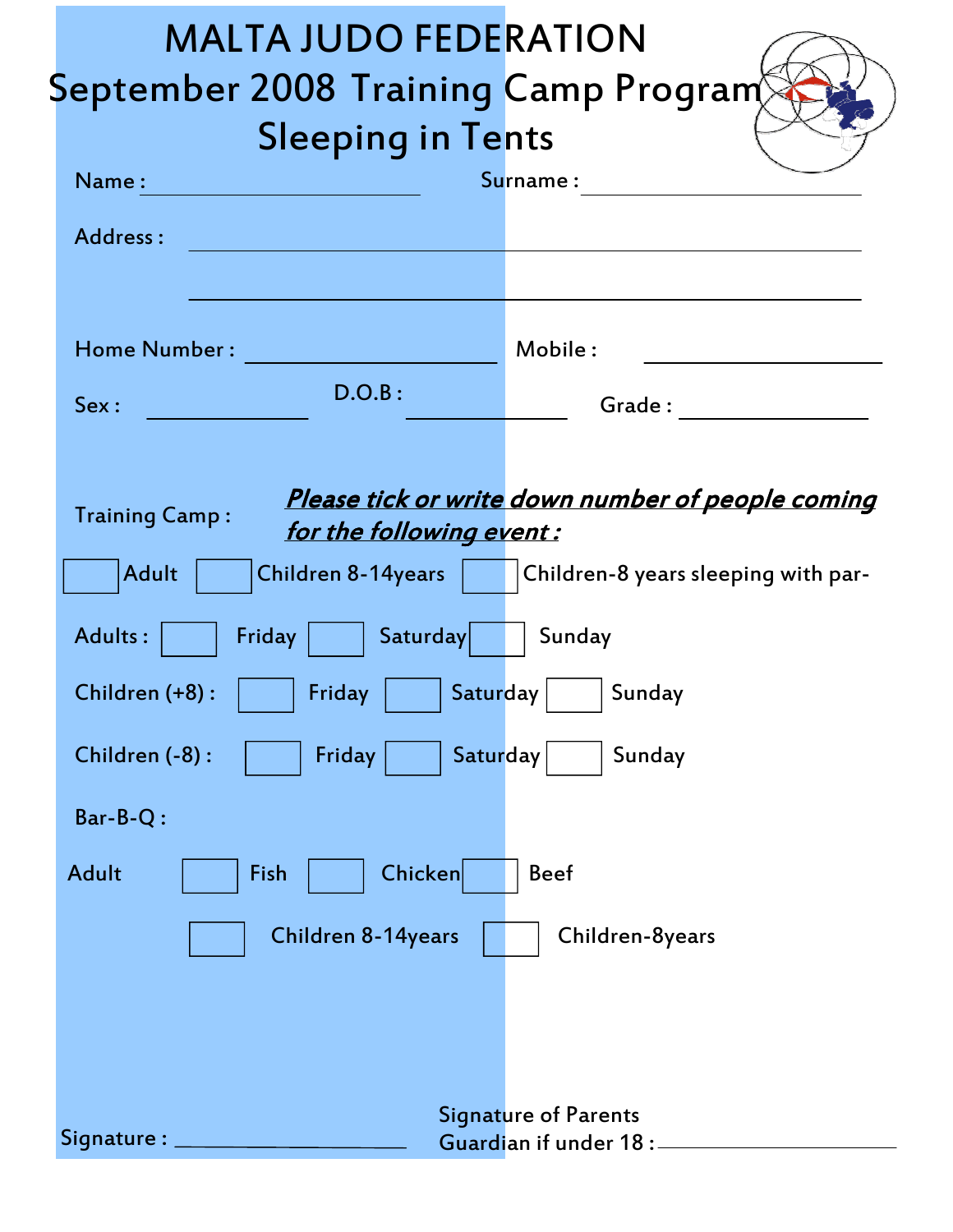

#### DISEASES / MEDICAL CONDITIONS

has (had) the following diseases or problems: Heart Trouble **Executive Contract Provide** Diabetes Stomach Ulcers **Asthma Asthma** High Blood Pressure **\_\_\_\_\_\_** Epilepsy Low Blood Pressure **Latter Lines and Seizures** Seizures Fainting Spells \_\_\_\_\_\_ Other (please describe)

#### **ALLERGIES**

has had allergic reactions to the following:

| Penicillin<br><b>Sedatives</b><br><b>Insect Bites</b><br><b>Bee Stings</b> | <b>Aspirin</b><br><b>Sulfa Drugs</b><br><b>Pollens</b><br><b>Local Anesthetics</b> |  |
|----------------------------------------------------------------------------|------------------------------------------------------------------------------------|--|
|                                                                            |                                                                                    |  |

Foods (please list)

Other (please describe )





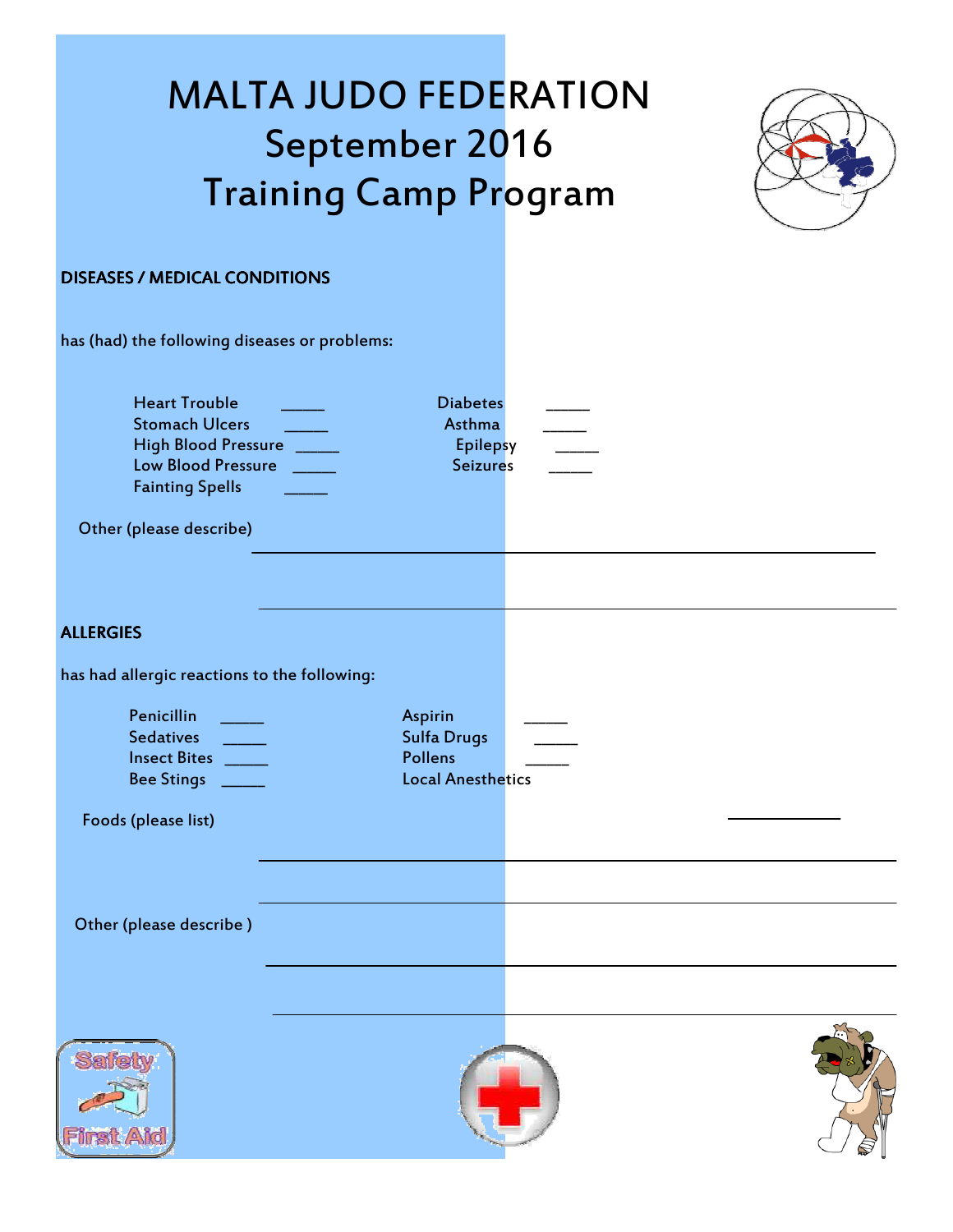

#### To whom it may concern

We, the undersigned, hereby authorise Alexis Milne ID : 226684(M) or Louisa Galea ID : 297983(M) to sign on our behalf, should any emergency medical or surgical intervention, or any other situation which needs parental or guardian signatures, be required for our daughter/son .

This authorisation will remain valid whilst she/he is attending the Malta Judo

Federation training camp at Kalkara Scouts Headquarters , should we be unable to

be reached by telephone prior to the necessary action being taken.

We also indemnify the above-mentioned and will not hold him responsible for any

consequences that may arise from such signatures.

Signature of parents / Guardian (ID Card) : Contact Numbers :